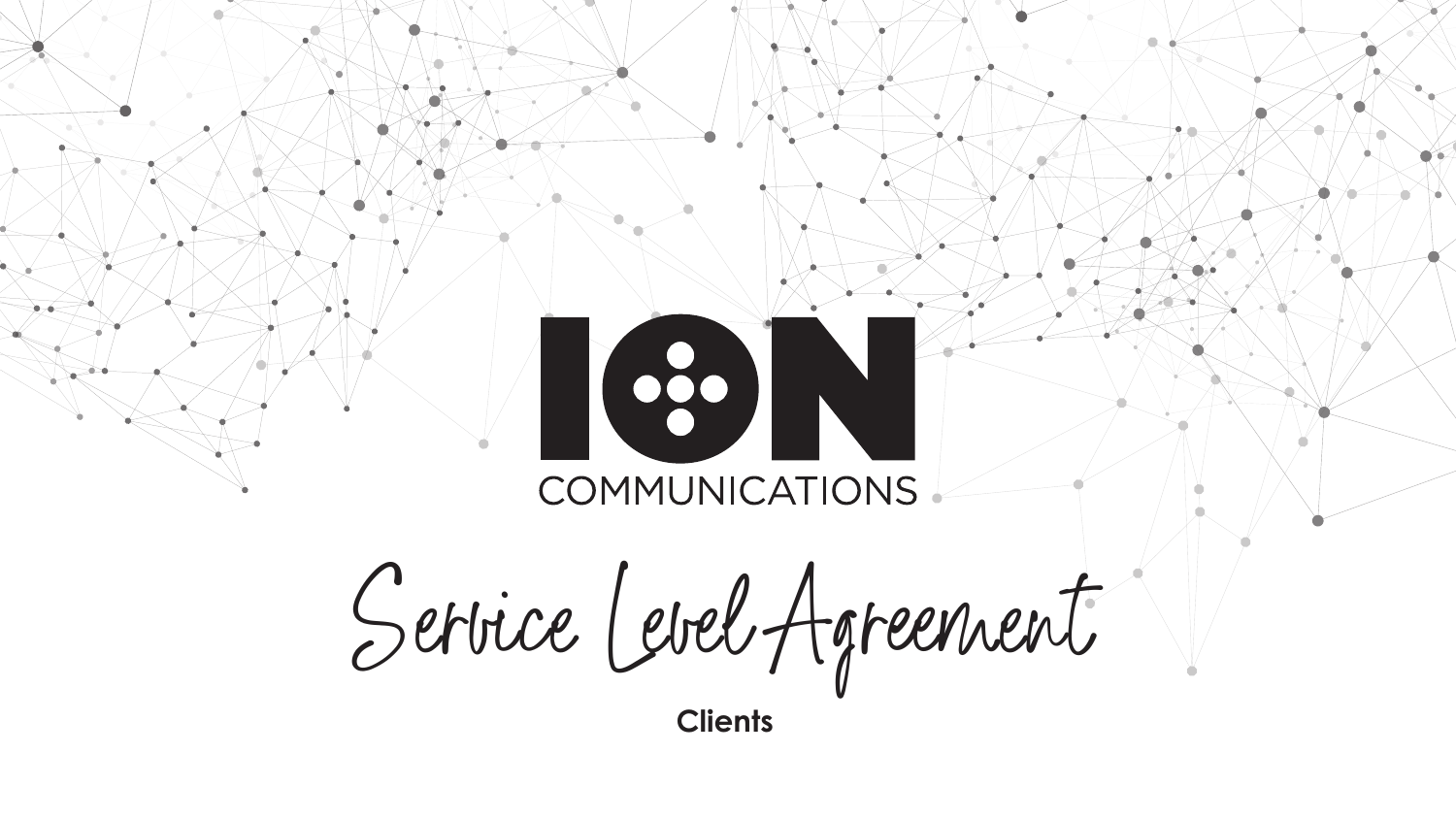

# **October, 2020**

We are delighted you've chosen Ion Communications to support you and we promise you service of the highest standard for as long as you need it. This is an outline of our service standards, as well as our policies and working practices. It sets out clearly what you have a right to expect from Ion Communications, as your communication agency, and explains the limits of our liability and responsibility.

This agreement forms part of our commitment to transparency and openness that we believe is vital to any business relationship. Clarifying entitlements and responsibilities up front also helps in streamlining projects, ensuring their timely delivery.

Please don't hesitate to contact us if you have any questions**.**

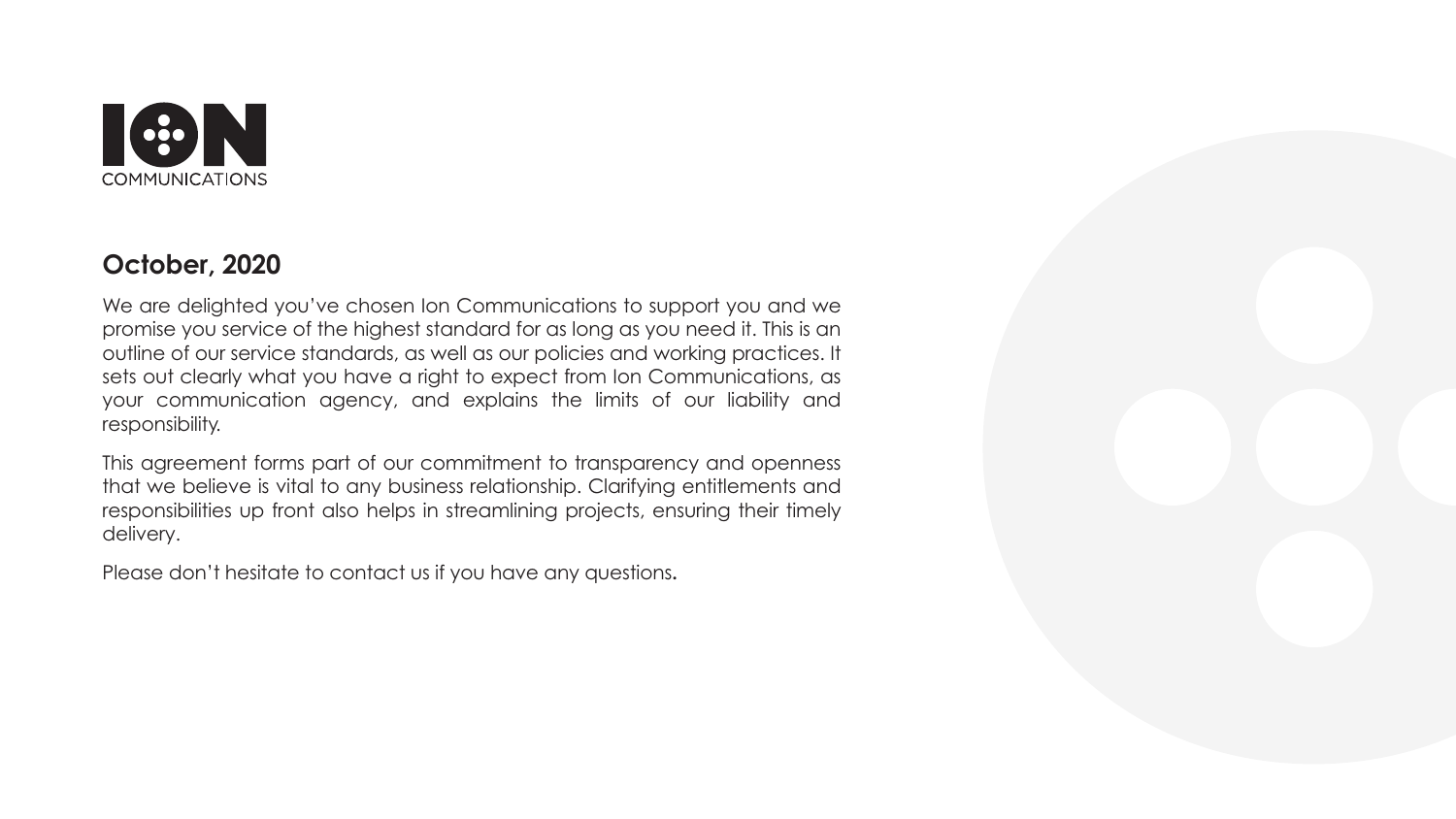

# 1. Definitions

- "Contract" refers to this Service Level Agreement between Ion Communications, The Agency, and you, the Client, which will be based on the terms and conditions contained within
- "Commissioned Material" means all artwork, copy, models, designs, photographs, software, films, sound recordings and all other material commissioned by the Agency from third parties for use in the Final Product
- "Final Product" means the final approved advertising, media or creative product produced by the Agency for the Client under this Agreement
- "Confidential Information" includes, but is not limited to, any and all written, oral and other tangible or intangible forms of information relating to the Parties or their subsidiaries, owners, suppliers, customers or clients; marketing and sales information and statistics. It also refers to any commercial, financial information or technical information, whether or not labeled as "Confidential"



"Territory" refers to the channels and geographic locations agreed on by the Client and the Agency at the start of the project

# 2. Contract

• The terms and conditions contained in this SLA apply to Ion Communications' clients unless agreed in writing to the contrary. No other contract terms and conditions shall apply unless specifically agreed in writing between Ion Communications and the client

**Service Level Agreement**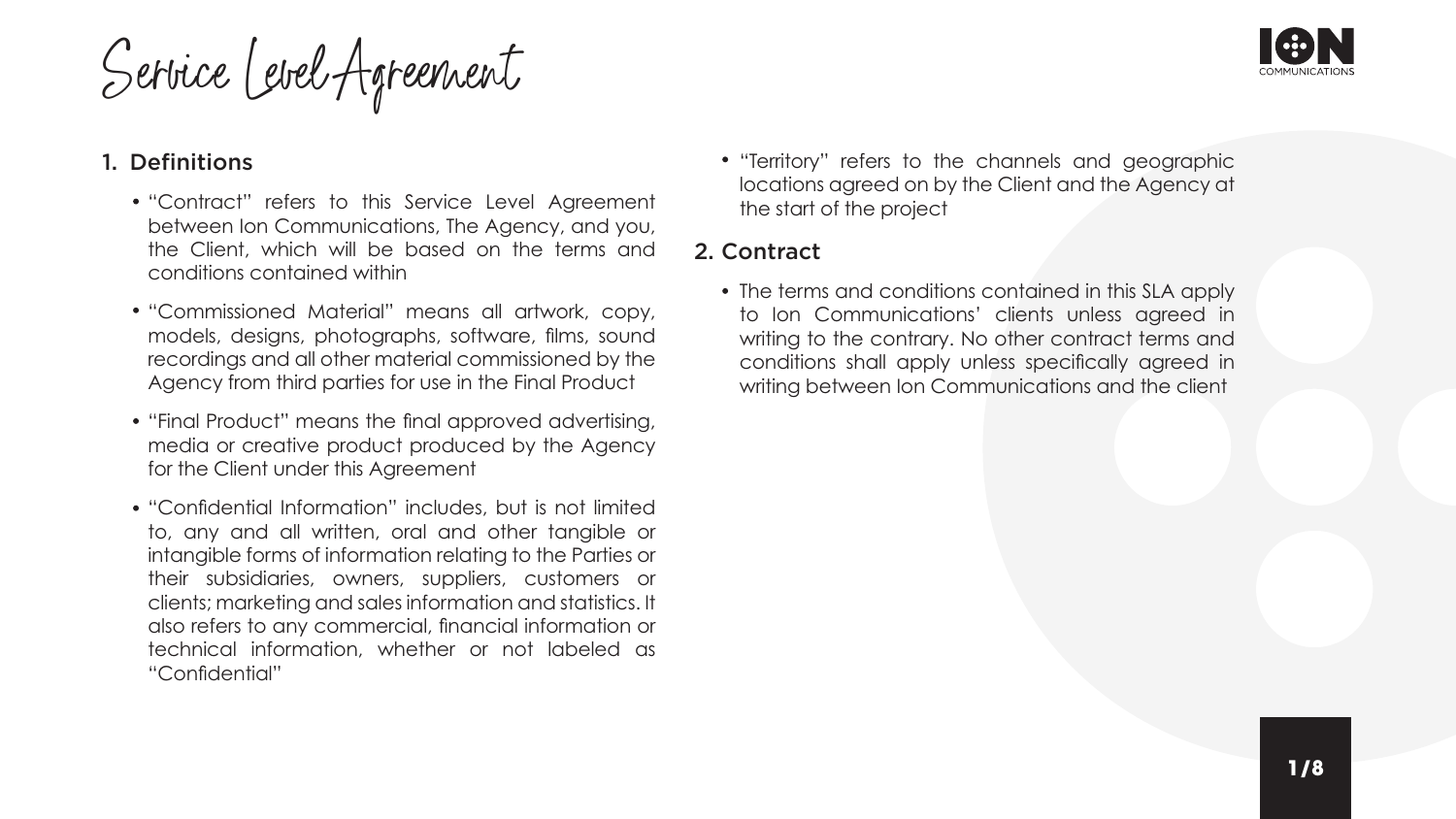

- Client contact reports will be issued within 2 working days of all meetings
- Calls and emails will be returned within 1 working day
- We will advise you about any changes that may affect a current project, and provide alternative solutions for any issues that may arise
- We will pre-inform you of any team absences that may directly affect the flow or delivery of your project/s
- We will proceed with requested projects following a written approval of estimate
- If a project's timeline is paused for more than two weeks due to issues on the client's side, we reserve the right to provide written notice of contract termination. If there remains no resolution within the 14-day notice period, we reserve the right to terminate the contract and bill for the work done up to that point (See section 7)



- Where possible, 2 creative options will be supplied for selection
- We will adhere to client brand guidelines, where available
- Members of our creative team will attend all productions where possible

# 3. Client Services

# 4. Creative Concepts

#### 5. Project Management: Planning & Scheduling

- We'll be able to confirm timelines within 1 working day of approval of estimate
- We'll adhere to project and production timing plans and, in the event of milestones being missed, a revised timing plan will be provided. Any changes to ultimate delivery will be discussed and agreed on beforehand, with the client
- We will always aim to meet the original deadline. Where this is not possible, we'll discuss potential alternative solutions with you beforehand

**Service Level Agreement**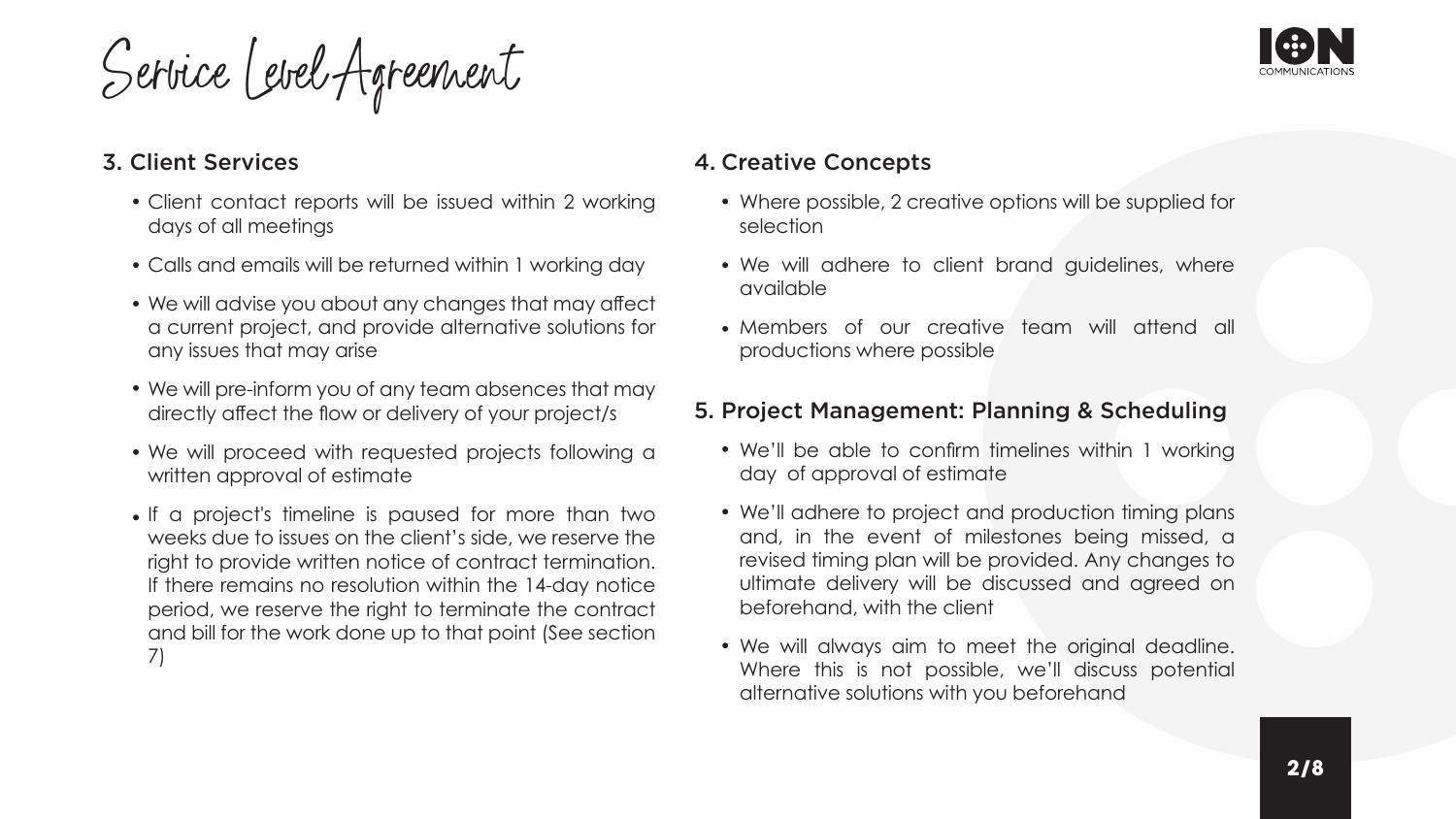## 6. Rush Charge

A 20% rush charge may be applied to a project if the timeline requested requires us to work outside of our normal working hours of 9am-5pm, Monday-Friday OR if the job is required in less than 24 hours. This will be reflected on the estimate

• Scope Creep is any deviation from the original Scope of Work agreed on. Any changes in scope mid-project will be treated as variations in accordance with section 9

#### 7. Scope Creep

#### 8. Production: Estimates

- Whenever possible, we will provide you with an estimate with detailed specifications, within 1-2 business days
- Estimates requiring third-party costs will be obtained from a minimum of 2 suppliers. Our estimate will then be created based on the most appropriate supplier for the job



- Estimates are valid for 30 days. If the estimate expires and you still decide to proceed with the project, a new or revised estimate will be supplied
- A maximum of 3 revisions is included in all estimates. Once this is exceeded, the project will be billed and a new estimate will be generated. Clients are encouraged to compile all revisions requested for each draft for a more efficient workflow
- Ion Communications will provide estimates in writing by email to clients, which will include a link to this SLA for reference. Approval of an Ion Communications estimate, means acceptance of the terms and conditions in this SLA, unless otherwise agreed in writing between the Client and Ion Communications



**Service Level Agreement**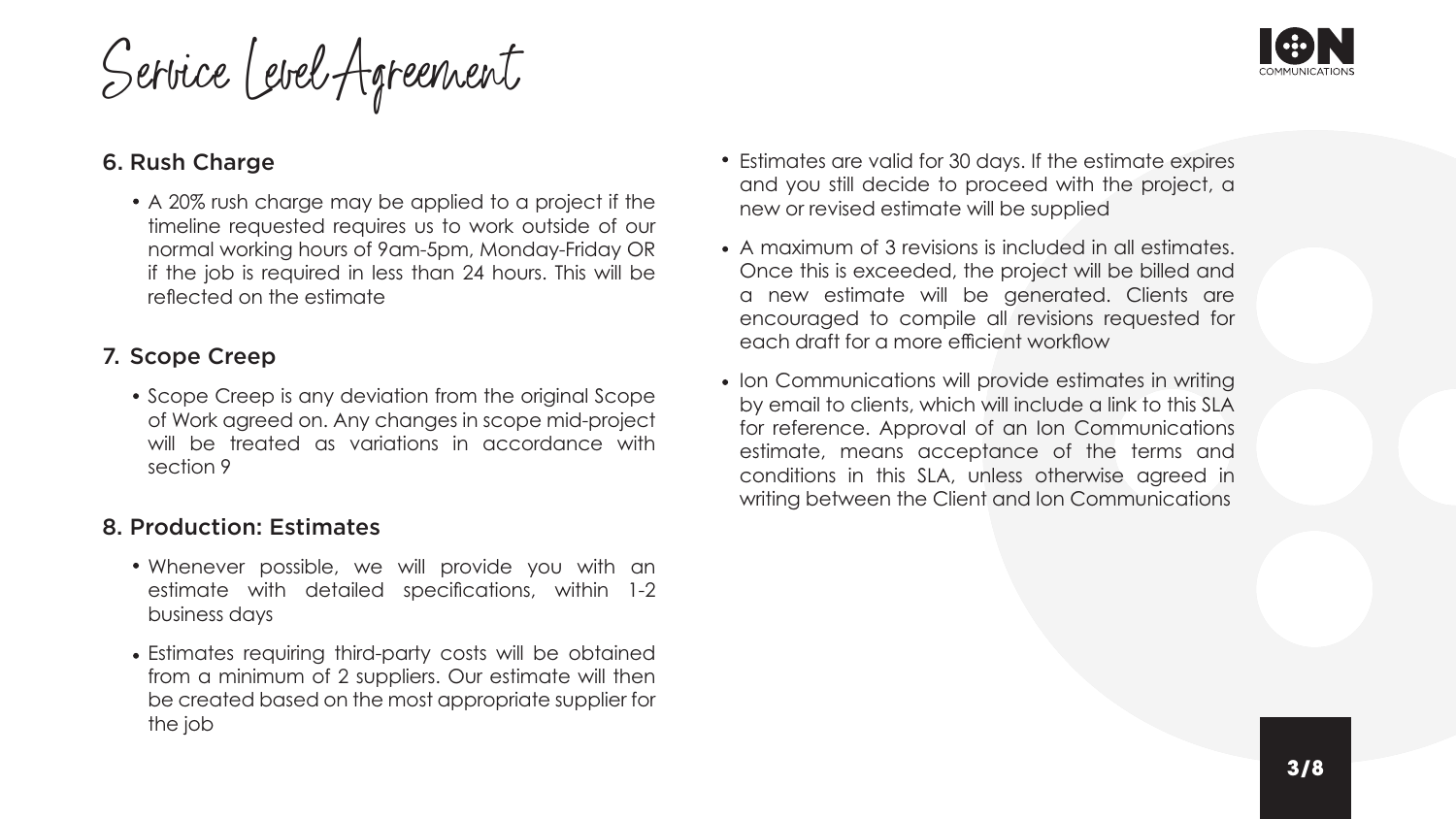

• All files related to a project will be archived 60 days after the project has been approved, and final files shared with client. Requests for archived files will attract an administrative fee



#### 9. Variations

- Any work included in an estimate, that is not undertaken due to a subsequent agreement with the client, will be valued and deducted from the final invoice. A credit note will be generated where applicable
- Work that is in addition to an already approved estimate, will be valued and submitted for approval prior to being actioned. Once approved it will be added to the final invoice
- Where delays in reaching a deadline are caused by the client - for example in the supplying of essential content and/or necessary approvals for work to proceed - timelines will be reviewed, adjusted once agreed upon, and invoices adjusted, where applicable (see section 10)

# 10. Archiving

# 11. Invoicing & Payment

- A 50% deposit is required on all jobs over \$150,000 pre-tax
- Large projects may be split into interim invoices according to milestones/deliverables, with a final amount due upon project completion. This will be determined on a case-by-case basis
- Payments are due within 14 working days of receipt of invoice
- If any amounts remain unpaid after 30 days, and exceed \$250,000, no further credit will be extended and interest of 2% monthly will be applied on the account until it is paid. If it is less than \$250,000, a decision on the way forward will be made on a case-by-case basis
- If any amounts remain unpaid after 60 days, no new projects will be processed until all outstanding amounts are cleared
- After 90 days, the account will be turned over to collections
- A financial review via statements will be done monthly

**Service Level Agreement**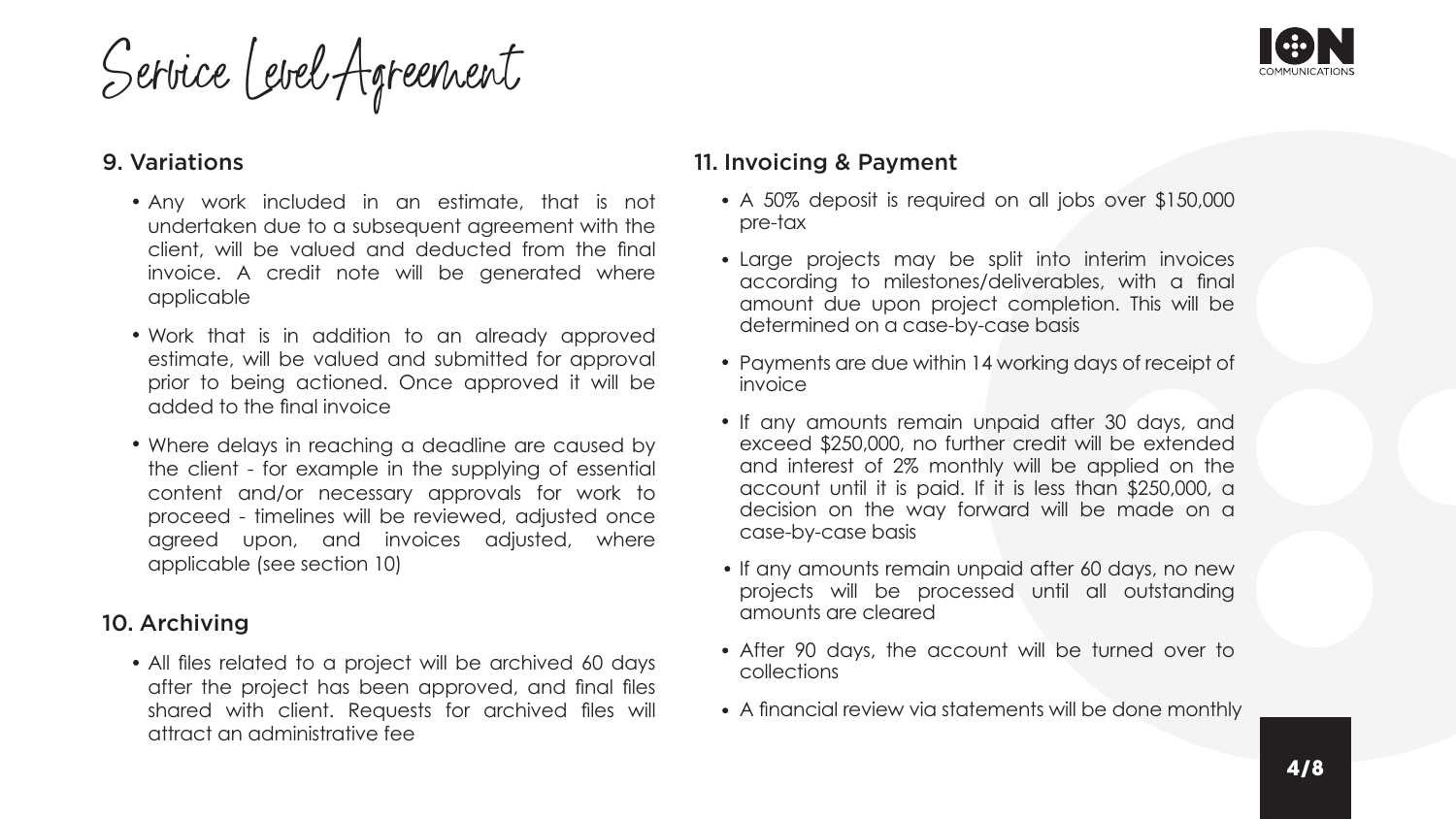

- At the expiration or termination of the Term, all unused or unpublished Agency Material, ie all artwork, copy, models, designs, photographs, software and any other material created by the Agency for use in the Final Product whether or not it is incorporated into Final Product during the Term and whether it is the subject of copyright or not, shall remain the property of the Agency and shall not be used by the Client thereafter without the Agency's written approval
- Agency material and the final product created by us, shall not be used by the Client outside of the territory without written agreement for additional compensation to the Agency for use of the same
- The client will credit Ion Communications as the designer/creator of the final product with a credit line with any editorial usage

## 12. Approvals

• All concepts, scripts, layouts, storyboards, visual and audio recordings and any such material associated with the project, will be submitted for written approval

# 13. Copyright

All material produced by the Agency remains the intellectual property of the Agency unless and until arrangements are made in writing to the contrary. This excludes any copyrighted creative material supplied by the client. Ion Communications will not reuse a client's content or images without the expressed permission of the client



**Service Level Agreement**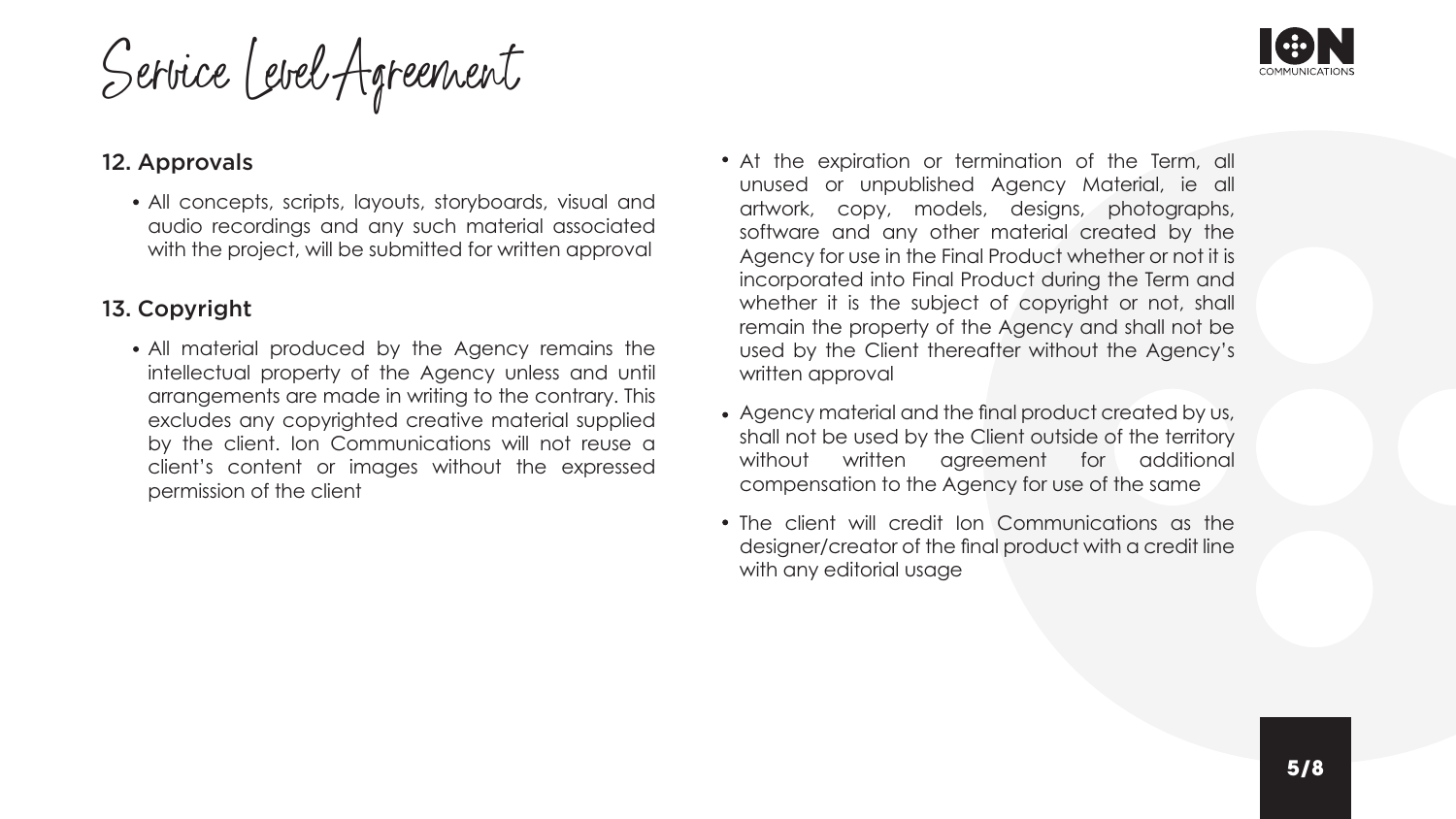

# 14. Confidentiality

- The parties agree to treat as secret and confidential and not at any time for any reason to disclose or permit to be disclosed to any person or otherwise make use of or permit to be made use of any Confidential Information received during the period of this Agreement
- Each Party shall reveal the Confidential Information only to their employees or sub-contractors to whom disclosure is necessary for them to perform their duties for the purpose of this Agreement
- Each Party shall impose the above obligation of confidentiality on its employees and subcontractors



**Service Level Agreement**